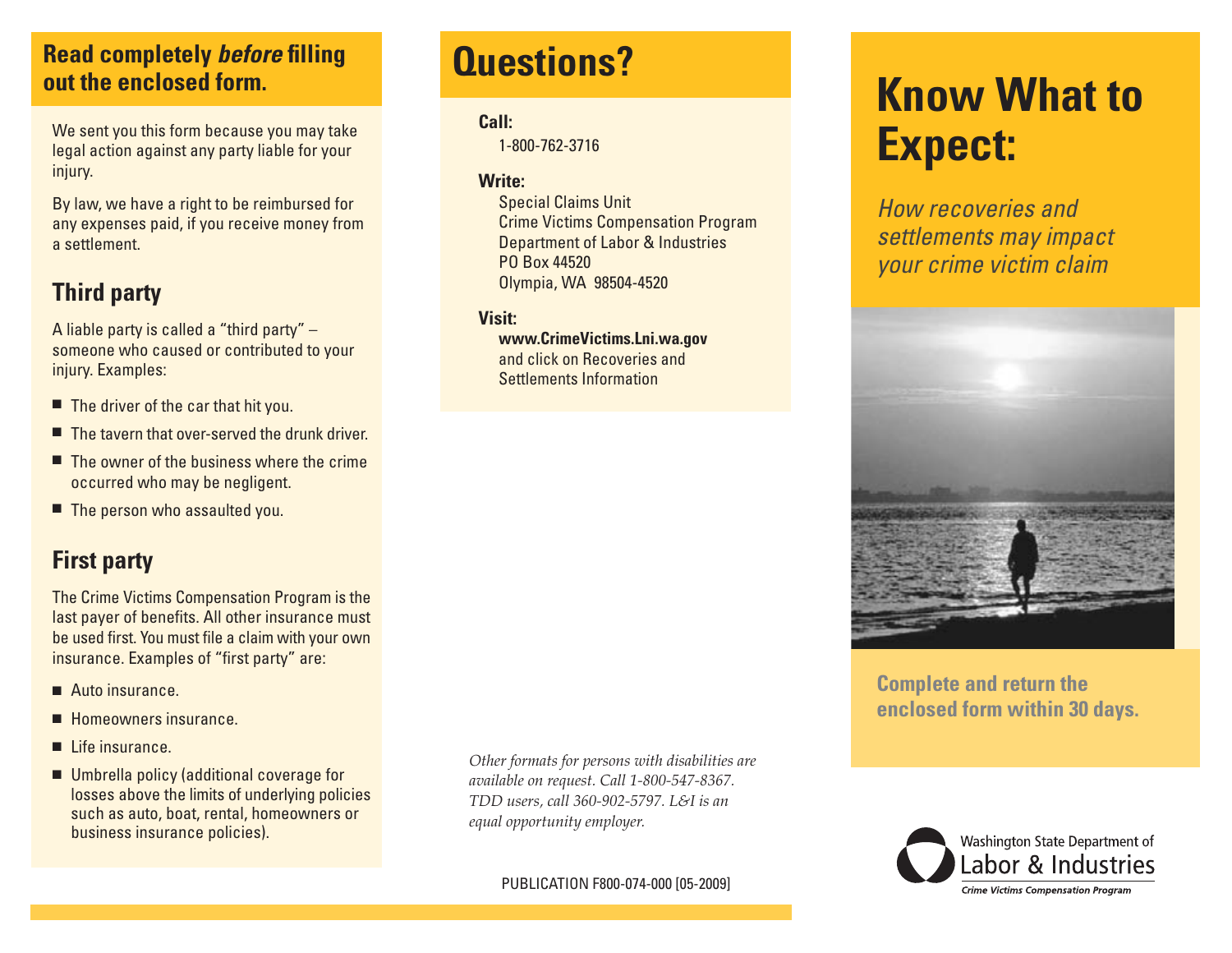# **What the law requires when you receive a settlement**

- $\blacksquare$  You or your representative must notify us of any settlement offered.
- $\blacksquare$  We are reimbursed a portion of expenses paid on the claim.

### **How the settlement is distributed**

Funds are distributed according to a formula set by Washington law.

- $\blacksquare$  You are entitled to 25% of the net amount you receive after reasonable attorney fees and costs, if any.
- You must reimburse us for expenses paid on the claim.
- $\blacksquare$  Any settlement money remaining after you receive your 25% and we receive our portion is considered an offset toward future benefits. This remaining amount is called "excess recovery."



# **How excess recovery affects payments of benefits**

- $\blacksquare$  We will pay benefits when there is no more excess recovery on your claim.
- Your health-care provider must bill us and use our billing forms and fee schedule.
- $\blacksquare$  We will:
	- $\blacksquare$  Determine the amount payable.
	- Reduce the excess recovery by the amount payable.
	- Send your health-care provider a statement (remittance advice) showing the amount you owe.
	- Send you a letter showing the amount you must pay.
- You will pay your health-care provider the amount due.

**Important Note!** By law, your health-care provider can't bill you the difference between the amount they charge and the rate we pay.

# **What happens if you receive a settlement before your claim is allowed.**

If you receive money from a settlement before your claim is allowed, it may impact whether we can pay benefits.

If you would like more information, call 1-800-762-3716 and ask to speak with a Recovery Adjudicator.

# **Choosing Option A or Option B on the recoveries and settlement form**

- **Complete Option A** if you intend to pursue or you are already pursuing legal action against a third party or with your own insurer (first party). You and your attorney, if you have hired one, must notify us when you file your lawsuit and keep us informed of its progress.
- **Complete Option B** if you do not want to take legal action against a third party or your insurer. We may decide to take legal action against the third party or with your insurer. If we do take legal action, you will not pay any legal fees. Fees are deducted from settlements, but if no settlement is made, no fees are required.
- You will receive a portion of any recovery made, if we recover settlement funds from the party or parties responsible for your injuries as a result of the crime.